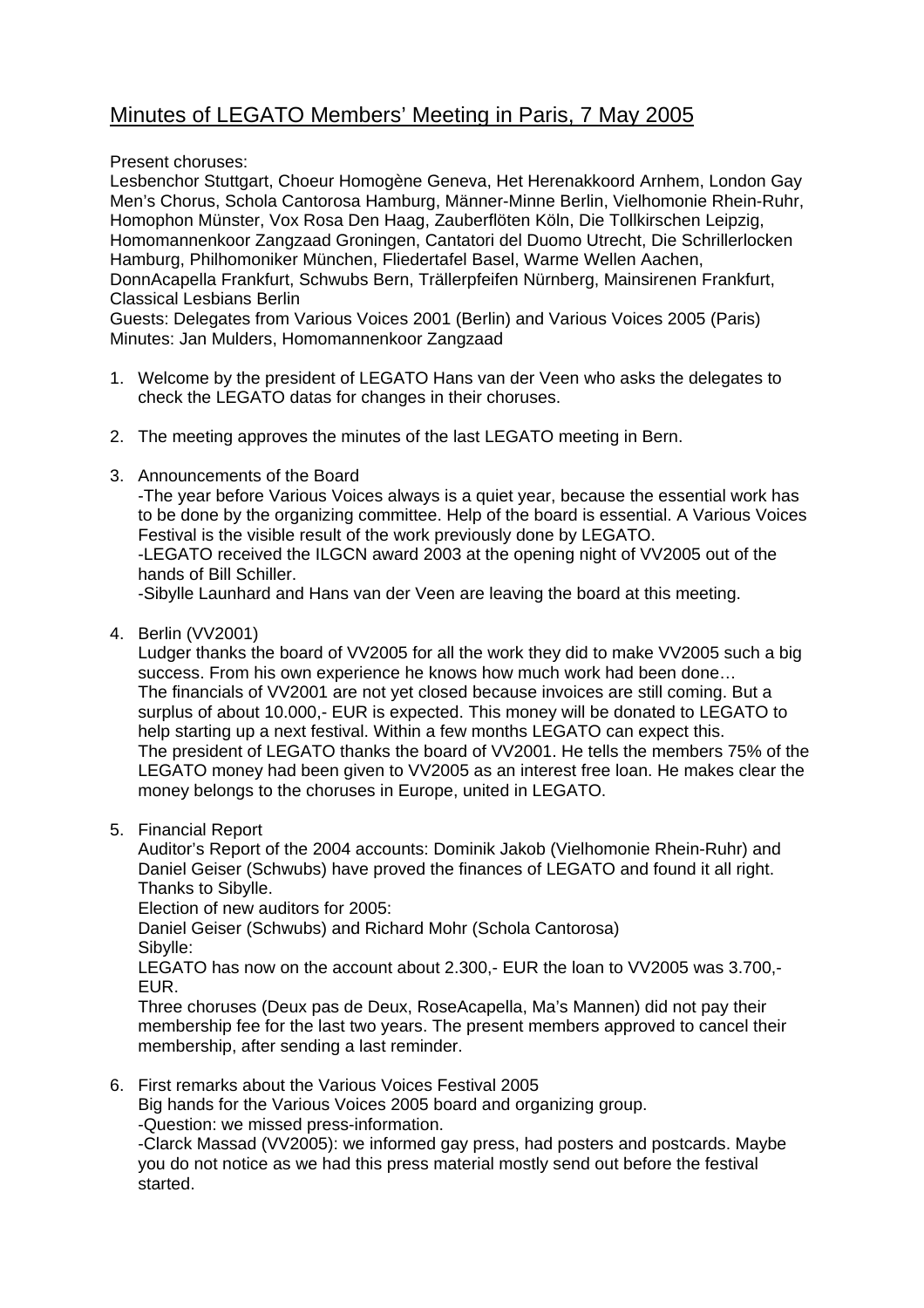Tickets: 1/3 where sold to general public; 2/3 where for chorus members. May 5 we had all afternoon and evening a live registration on TV4 and a one hour documentary will be broadcasted next month on TV4.

-Iris Hölling (Classical Lesbians) thanks board of VV2005 for the kiosk performances. The choruses where very visible to the Parisian audience.

-Ulrike Lachmann (Schrillerlocken) had a great privatly organized concert with their group besides from the festival.

-Martin Brophy (LGMC) has been recognised on tv…

-Dirk-Jan Neumann (Zauberflöten): stages were to full with steps and grand piano and so the moving on stage was difficult. Suggestion for a next festival: one stage with and one stage without steps? A great "yes" from all. Also the microphones made the performances difficult for some choruses.

-Richard Mohr (Schola Cantorosa): thanks for great sounds! And steps make visibility to audience better!

-Jan Mulders (Zangzaad): One of the presentation-couples was boring. Too much the same texts also.

-John Dawkins (VV2005): we tried two different styles of presentations…

-Clark Massad (VV2005): LEGATO should try to provide all kind of information for a next festival as it seems that over four years it is difficult to bring it from one organising group to the next.

-Ludger (VV2001): after the festival we fell into a big black hole. We planned to write down all informations, but lost it in the black hole…

-Hans: please help VV2005 to survive the black hole. Send them postcards!!!

- 7. Next festival: when? Which chorus (or group of choruses) wants to organize? Martin Brophy of the London Gay Mens Chorus stand up to tell the meeting that they will come - in autumn - with a proposal. LEGATO has formally to decide in spring 2006. They think 3 years of preparation is enough.
- 8. Election of new board.

Hans speaks also on behalf of Sibylle: he loved the job, but in his idea someone else should do this job now. He has been in charge since 1993 with organizing festivals and since 1997 with LEGATO. It is enough for now.

Laurent Bellini (Mélo'Men) already spoke about running for the next board in Bern and still is available. Missing is a female member of the LEGATO board. In case no female delegate is standing up the constitution has to be changed.

After a 15 minutes break Iris Hölling (Classical Lesbians-Berlin) announces she is available. At least until the next LEGATO meeting. In her opinion changing the constitution is not an option. The new board is elected by applause by the members of LEGATO.

The board now consist of Laurent Bellini, Iris Hölling and Jens Melcher.

9. Other business

Iris Hölling thanks Hans for all the work he did for LEGATO.

## 10. Next LEGATO meeting: In autumn the LEGATO meeting will be hosted by Männer-Minne.

A next spring meeting could be held in London by LGMC.

11. Hans van der Veen thanks all delegates for coming early in the morning after three busy festival days and closes the meeting.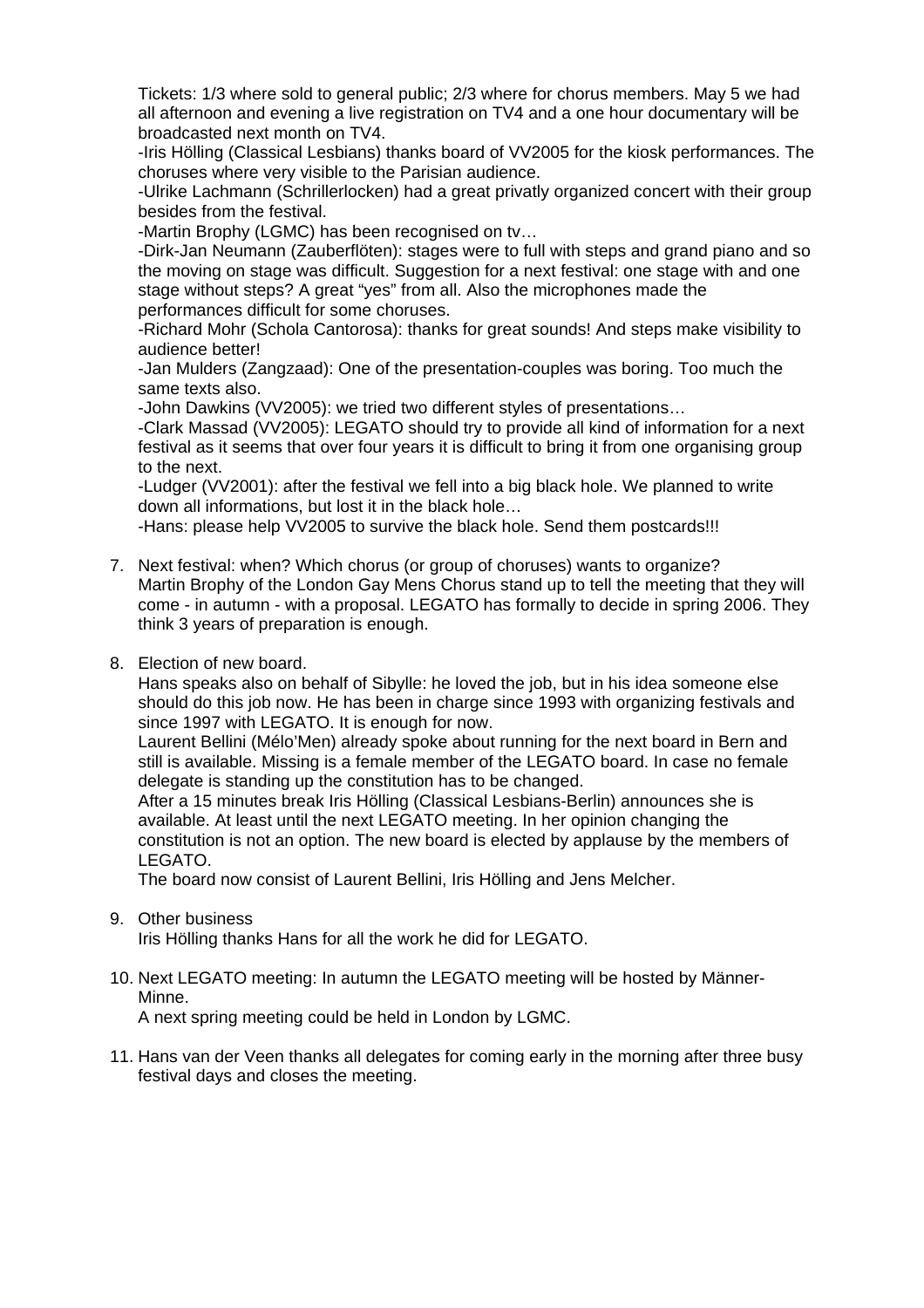## Protokoll der LEGATO Mittgliederversammlung in Paris, 7. Mai 2005

Anwesende Chöre:

Lesbenchor Stuttgart, Choeur Homogène Geneva, Het Herenakkoord Arnhem, London Gay Men's Chorus, Schola Cantorosa Hamburg, Männer-Minne Berlin, Vielhomonie Rhein-Ruhr, Homophon Münster, Vox Rosa Den Haag, Zauberflöten Köln, Die Tollkirschen Leipzig, Homomannenkoor Zangzaad Groningen, Cantatori del Duomo Utrecht, Die Schrillerlocken Hamburg, Philhomoniker München, Fliedertafel Basel, Warme Wellen Aachen, DonnAcapella Frankfurt, Schwubs Bern, Trällerpfeifen Nürnberg, Mainsirenen Frankfurt, Classical Lesbians Berlin

Gäste: Delegierte von Various Voices 2001 (Berlin) und Various Voices 2005 (Paris) Protokoll: Jan Mulders, Homomannenkoor Zangzaad

- 1. Begrüßung durch den Präsident von LEGATO Hans van der Veen, der die Delegierten bittet, die LEGATO-Daten auf Änderungen bei ihren Chören zu überprüfen.
- 2. Die Versammlung nimmt das Protokoll des letzten Treffens in Bern an.
- 3. Ankündigungen des Vorstandes

-Das Jahr vor Various Voices ist immer ein ruhiges Jahr, da die wesentliche Arbeit durch die Organisatoren des Festivals gemacht werden muss. Ein Various Voices Festival ist das sichtbare Resultat der Arbeit, die vorher durch LEGATO gemacht wurde. -LEGATO hat den ILGCN award 2003 bei der Eröffnungsnacht von VV2005 aus den Händen von Bill Schiller erhalten.

-Sibylle Launhard und Hans van der Veen werden den Vorstand bei diesem Meeting verlassen.

4. Berlin (VV2001)

Ludger dankt dem Vorstand von VV2005 für all die Arbeit, die gemacht wurde, um VV2005 zu solch einem großen Erfolg werden zu lassen. Aus seiner eigenen Erfahrung heraus weiß er, wie viel Arbeit gemacht werden musste…

Die Finanzen von VV2001 sind immer noch nicht ganz abgeschlossen, aber die Organisatoren rechnen mit einem Überschuß von etwa 10.000,- EUR. Dieses Geld soll dann an LEGATO gespendet werden, um auch für ein nächstes Festival eine Anschubfinanzierung zu ermöglichen. Der Präsident von LEGATO dankt dem Vorstand von VV2001. Er teilt den Mitgliedern mit, dass 75% des LEGATO Geldes VV2005 als zinsloses Darlehen zur Verfügung gestellt wurden. Er macht klar, dass das Geld den europäischen Chören gehört, die vereinigt sind in LEGATO.

5. Finanzbericht

Kassenprüferbericht für 2004: Dominik Jakob (Vielhomonie Rhein-Ruhr) and Daniel Geiser (Schwubs) haben die Kasse von LEGATO geprüft und keine Beanstandungen festgestellt. Dank an Sibylle.

Wahl neuer Kassenprüfer für 2005:

 Daniel Geiser (Schwubs) and Richard Mohr (Schola Cantorosa) Sibylle:

LEGATO hat derzeit einen Kontostand von rund 2.300,- EUR. Das Darlehen an VV2005 betrug 3.700,- EUR.

Drei Chöre (Deux pas de Deux, RoseAcapella, Ma's Mannen) haben Ihren Mitgliedsbeitrag seit zwei Jahren nicht bezahlt. Die anwesenden Mitglieder stimmen zu, diese Chöre auszuschließen, wenn auf eine letzte Erinnerung keine Zahlung erfolgt.

6. Erste Anmerkungen zu Various Voices Festival 2005 Großer Applaus für Various Voices 2005 Vorstand und Organisatoren. -Frage: Wir vermissten Presseinformationen.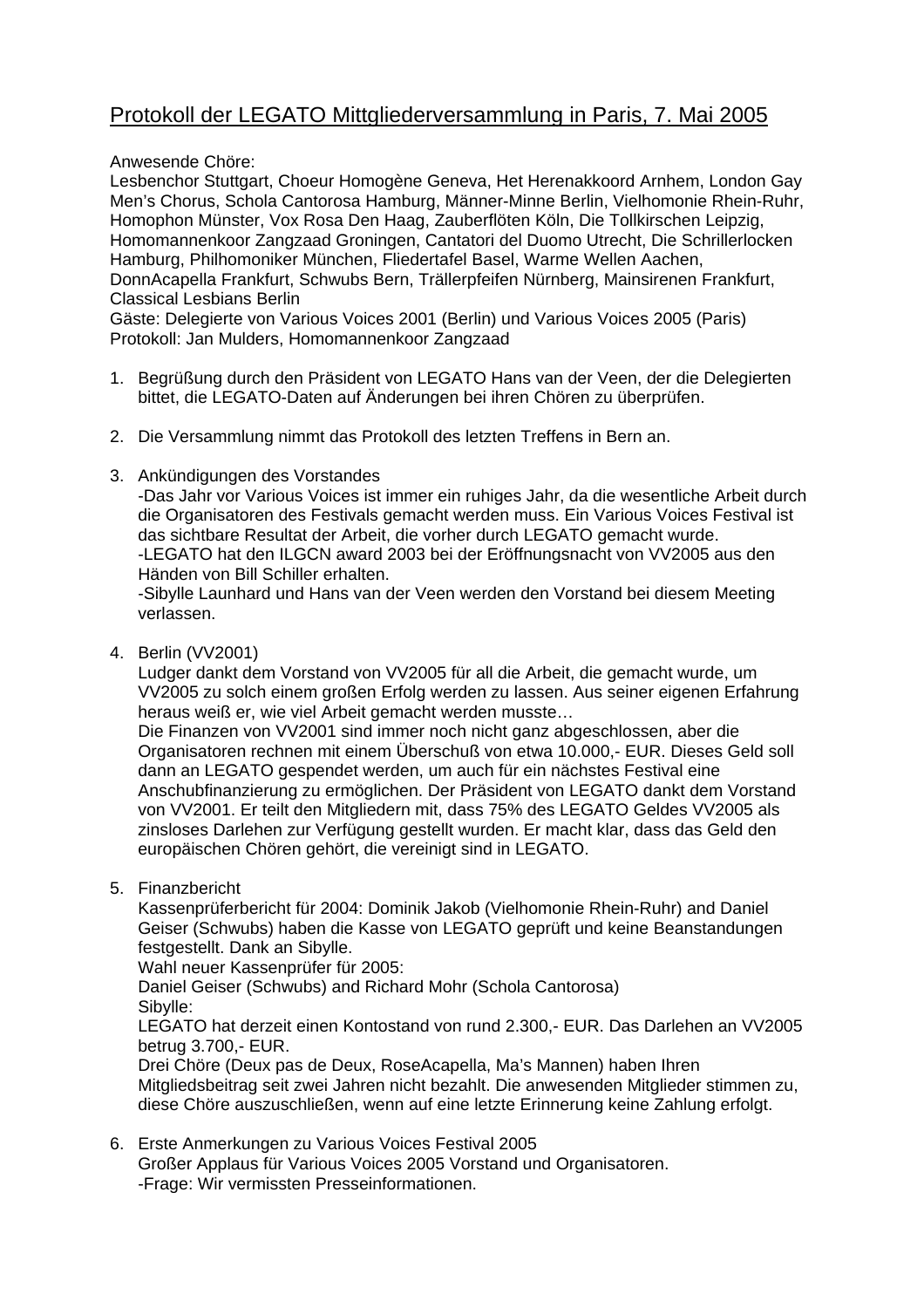-Clarck Massad (VV2005): Wir haben die gay Presse informiert, hatten Posters und Postkarten. Vielleicht wurde dies nicht so wahrgenommen, weil das Pressematerial überwiegend versand wurde bevor das Festival startete.

Tickets: 1/3 wurde beim allgemeinen Publikum verkauft; 2/3 waren für die Teilnehmer der Chöre. Am 5. Mai wurde auf TV4 den ganzen Nachmittag und Abend live über das Festival berichtet und nächsten Monat wird eine einstündige Dokumentation gesndet werden.

-Iris Hölling (Classical Lesbians) dankt VV2005 für die Auftritte in der Öffentlichkeit in den Kiosken. Die Chöre wurden dadurch sehr sichtbar für das Pariser Publikum.

-Ulrike Lachmann (Schrillerlocken) hatte ein tolles privat organisiertes Konzert neben dem offiziellen Festival mit ihrem Chor.

-Martin Brophy (LGMC) wurde von Bekannten im Fernsehen erkannt…

-Dirk-Jan Neumann (Zauberflöten): Die Bühnen waren durch Podeste und große Flügel sehr voll, daher war das Bewegen auf der Bühne sehr schwierig. Vorschlag für ein nächstes Festival: Eine Bühne mit und eine ohne Podeste? Große Zustimmung von allen. Auch die Mikrofone achten die Auftritte schwierig für einige Chöre.

-Richard Mohr (Schola Cantorosa): Danke für den tollen Ton! Podeste machen die Performance sehr viel besser sichtbar für das Publikum!

-Jan Mulders (Zangzaad): Eines der Moderatorenpaare war langweilig und hatte immer die selben Texte.

-John Dawkins (VV2005): wir haben versucht, zwei unterschiedliche Präsentationsstile zu bekommen…

-Clark Massad (VV2005): LEGATO sollte versuchen die ganzen Informationen für ein nächstes Festival zu sammeln, da es schwierig zu sein scheint, alles über vier Jahre von einer Organisationsgruppe zur nächsten zu bringen.

-Ludger (VV2001): Nach dem Festival fielen alle in ein großes schwarzes Loch. Wir hatten vor, alle Informationen niederzuschreiben, aber da wurde dann aufgrund des schwarzen Lochs nichts draus…

-Hans: Bitte helft VV2005 das schwarze Loch zu überstehen. Sendet ihnen Postkarten!!!

7. Nächstes Festival: Wann? Welcher Chor (oder Gruppe von Chören) möchte es organisieren?

Martin Brophy vom London Gay Men's Chorus teilt dem Meetign mit, dass sie im Herbst mit einem Vorschlag kommen wollen. LEGATO muß dann im Frühjahr 2006 entscheiden. Sie denken, dass 3 Jahr für die Vorbereitung genügen werden.

8. Vorstandswahl

Hans spricht auch im Namen von Sibylle: er liebte sein Arbeit im Vorstand, aber nun sollte jemand anderes mit der Arbeit weitermachen. Er war seit 1993 beschäftigt mit der Organisation von Festivals und seit 1997 mit LEGATO. Nun ist es erst einmal genug damit. Laurent Bellini (Mélo'Men) hatte bereits in Bern über eine mögliche Kandidatur gesprochen und stünde weiterhin zur Verfügung. Es fehlt ein weibliches Vorstandsmitglied. Falls sich keine weibliche Delegierte zur Verfügung stellt, müsste die Satzung geändert werden.

Nach einer 15 minütigen Pause teilt Iris Hölling (Classical Lesbians-Berlin) mit, dass sie sich zur Verfügung stellt. Zumindest bis zum nächsten LEGATO Treffen. Die Satzung zu ändern wäre Ihrer Meinung nach keine gute Alernative. Der neue Vorstand wird durch die Mitglieder gewählt und mit Applaus begrüßt. Er besteht nunmehr aus Laurent Bellini, Iris Hölling und Jens Melcher.

9. Sonstiges

Iris Hölling dankt Hans für all die Arbeit, die er für LEGATO in den ganzen Jahren geleistet hat.